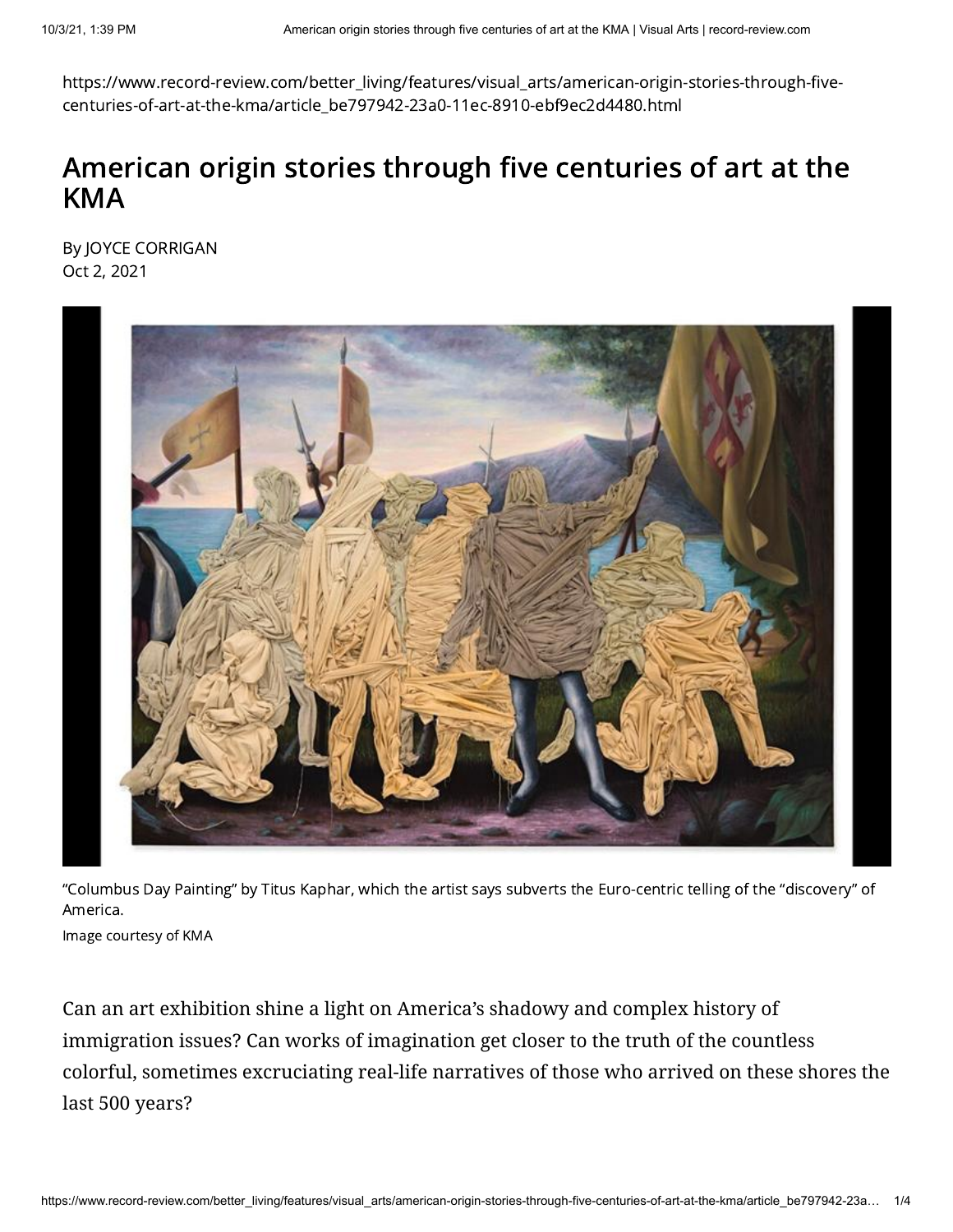The concept of great numbers of people from one country resettling in another country in a short period of time always has the potential to be, well, unsettling. But that's the story of America. Which is why "ARRIVALS," the new exhibition at the Katonah Museum of Art, is arriving not a minute too soon — this weekend, Oct. 2-3, in fact.

"There are more people in migration across the globe than at any time since World War II. With climate change, this will only increase," said Heather Ewing, who curated "ARRIVALS." "In these hyper-partisan and polarized times, it's a difficult conversation to have, but I wanted to create a framework that encourages a deeper discourse about what it means to be American, what holds us together as a nation. And I urge everyone to look to the artists for the way forward," added Ms. Ewing, who is associate dean for administrative affairs at the New York Studio School and a research associate of the Smithsonian Institute.

"ARRIVALS" is organized around seven "arrival moments": Columbus in 1492; the Middle Passage; the Mayflower; Ellis Island and Angel Island; World War II; 1965; and today. Each section features works from different time periods and perspectives placed together in dialogue. "My goal with this curatorial structure was to invite visitors to look critically at some of the myths and origin stories that we, as a country, have created," said Ms. Ewing. "Also, what are the stories that I didn't learn about, and why?"

More than 50 artists representing different eras and genres are featured, including vanessa german, Titus Kaphar, Dorothea Lange, Cannupa Hanska Luger, Ben Shahn, Roger Shimomura, Jaune Quick-to-See Smith and Kara Walker. The exhibition explores how artists have visually shaped their own and other American origin stories, how they've disrupted these narratives, redefined ideas of heritage and belonging, and how they are imagining new ways to navigate their own stories.

"We often hear, 'We're a nation of immigrants,'" said Ms. Ewing, "but the reality is much more complicated. Yes, many of us are children of immigrants, but others are descendants of settlers who displaced people who had been living here for millennia. Still others of us are descendants of those who were trafficked from their homelands and brought here in chains to be sold into slavery."

In his work, "Columbus Day Painting," Mr. Kaphar, who is African American, deliberately covers up Columbus and his Spanish explorer cohorts in colorless shrouds, prompting viewers to focus their gaze on the Native American figures in the canvas, who are not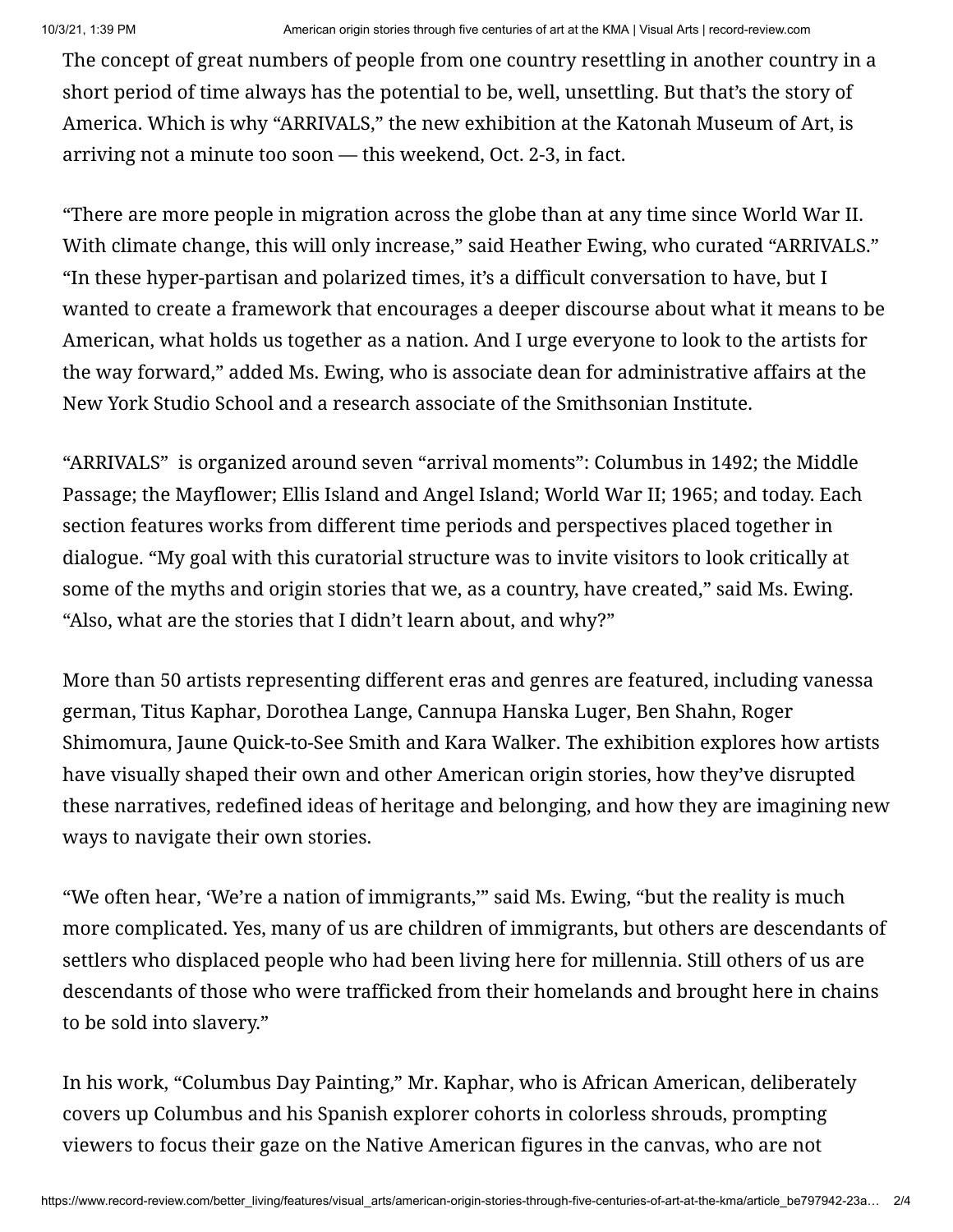shrouded. Here, the previously marginalized and "invisible" natives are front and center during a key moment in American history, Columbus' arrival. The work evokes the musical "Hamilton," where the Founding Fathers, heroes of the American Revolution, are all portrayed by people of color. "If we don't amend history by making new representations," Mr. Kaphar once said in an interview, "we are always going to be excluding ourselves."

"Kaphar's artistic reimagining of history is at the very heart of the exhibition," said Ms. Ewing. "Who has the microphone? Who is telling the story? Who drafted the laws? Here he's mining the silences, the histories of those that have been suppressed."

Ms. Ewing was inspired by the stunning variety of artists through the generations that chose to depict origin and immigration stories. She was particularly haunted by, and thrilled to include, 42-year-old Cannupa Hanska Luger, an artist of Mandan, Hidatsa, Arikara, Lakota and European descent who was born on a reservation in North Dakota. Now based in New Mexico, the artist is known for large-scale installations, video and social sculptures that communicate stories about 21st century indigeneity. His KMA piece, "STTLMNT: an Indigenous digital world-wide occupation," was originally created for the Mayflower 400th observations in Plymouth, United Kingdom. It was conceived as a month-long, indigenousled encampment that would have taken place the summer of 2020 if not for COVID-19; it's since been reimagined for a digital space.

"Luger invited contemporary artists from tribal nations across North America and the Pacific to participate," explained Ms. Ewing. "Filmmaker Razelle Benally, of Oglala Lakota/ Diné tribes, traveled all over to make films documenting these artists' practices, and 'ARRIVALS"' includes a special director's cut." The project can also be viewed at [sttlmnt.org.](http://sttlmnt.org/)

With global migration on the increase and America still a priority destination, Ms. Ewing acknowledges there will be never be a shortage of "new" American artists painting, sculpting and video-taping their origin stories. "Even as I find this topic of immigration crisis daunting, I do find inspiration and hope," said Ms. Ewing. "We are pretty unique as a nation of all the world — 'a teeming nation of nations,' as Walt Whitman called us. You cannot really go to France and become French, or China and become Chinese, even if you do become a citizen there. But you can become American." In addition, many of the artists in the show who have experienced or carry the legacy of traumatic origin stories went on to achieve honorary degrees, extraordinary success and renown as artists in America, who then serve as inspirations to others in their community.